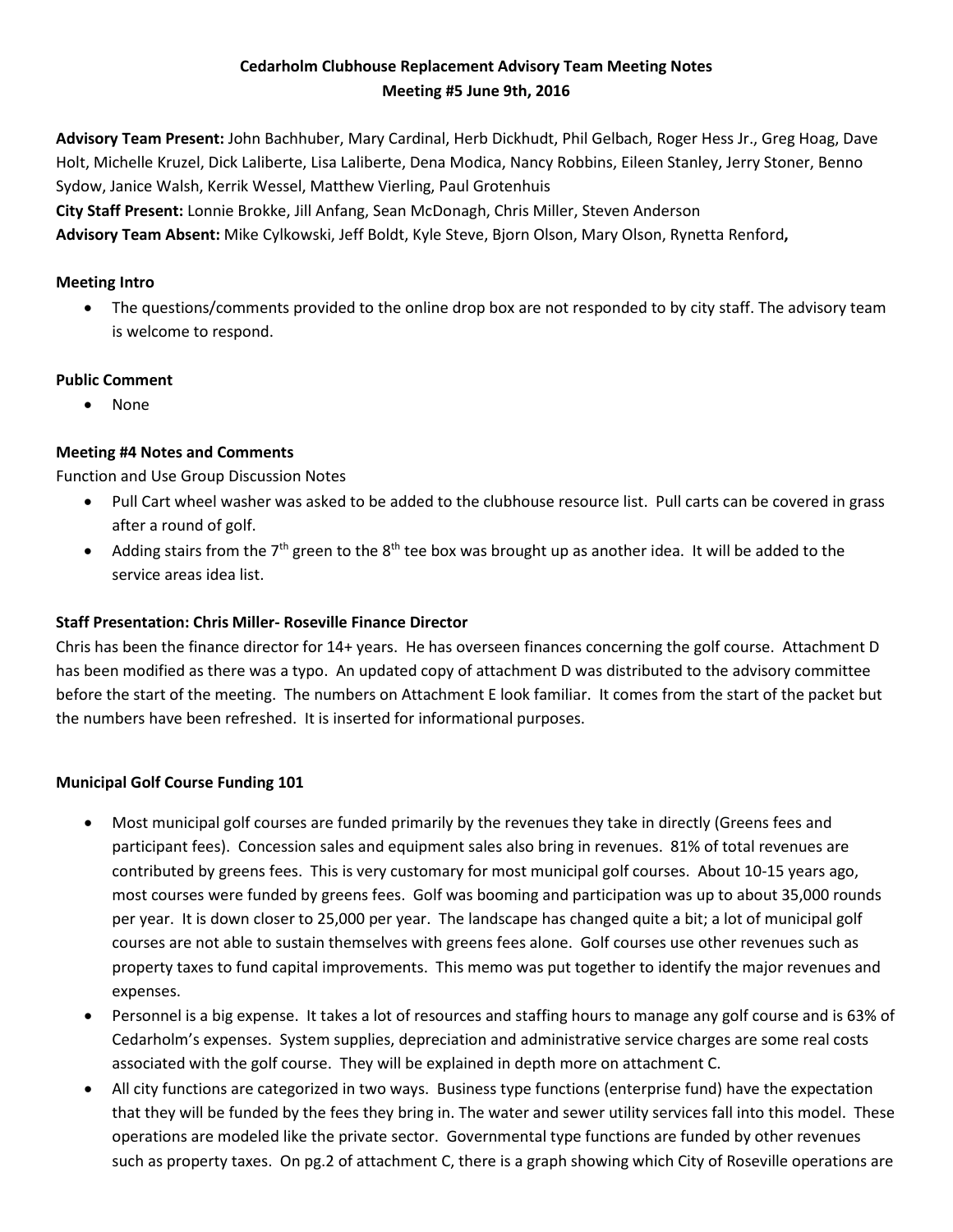business type functions and which are governmental type functions. Most of the parks and recreation system is governmental type. The skating center is one of these operations. The skating center used to be a business type function but was unable to sustain itself. There was a conscious effort made in the 1990's to change the skating center business model. The golf course is on that same path. That information is not new to elected officials or anyone else in city hall. Cedarholm is doing exceptionally well compared to others municipal golf courses. The City of Roseville has done everything in its power to keep Cedarholm a viable business.

- It is not the advisory teams charge to recommend which finance model Cedarholm will be in the future.
- Depreciation and administrative service charges are charged against the golf course. There has been some interest in removing some of these charges to help the golf courses day to day operations. Removing these would help the golf course but not necessarily take away from needing other funding sources to pay for operations. If they were removed, some other sector would have to support these costs.
- Depreciation is a measure of the ability for capital improvements in the future. It is a way of setting aside money for future use. It is an accounting expense against the golf course.
- Administrative service is a internal charge to pay for indirect costs such as property, liability and workers compensation administration, payroll processing, income tax withholding and distribution, invoice processing, accounting and financial reporting, banking and investing services, legal services, information technology support services and human resources administration. These costs are pooled together in administration. If the golf course was gone, the insurance cost would go down. The golf course is being charged \$20,000 per year which is about 6% of its annual operating budget, the capital is excluded. This is very normal and comparable to the other business type functions within the city.
- When there is a surplus of revenue for a year at the golf course, it is deposited into the golf course fund. If the council makes the decision to support the golf course in some other way, it would effectively not be a business type function. It is up to the council to decide which function they want the golf course to run as. The term enterprise fund is described as a standalone function. It is presented this way as an accounting function. It provides greater accuracy for what it takes to run a golf course. If it was a government type function, it would be pooled into the park and recreation fund, but could still be accurately depicted financially. The advisory committee is not recommending which function it should be. The committee will be recommending funding options, usage and ideas. This memo is informational only. We need to beware of the golf landscape and recommend a solution for how we think golf will change over the next 30 years. The committee will be kept in the loop for what is viable going forward. Attachment E shows the cash flow over the past 5 years. In 2015 the golf course turned a positive balance which is great to see going forward. The sharing of resources, such as staffing, is deemed to be even. Staff from the golf course help out with parks and recreation and vise versa. The numbers for the skating center are very transparent and if the golf course would change to a government type function it's numbers would be similarly transparent. Of the 63% expenses for staff, \$193,000 is allocated for permanent staff and \$54,000 is allocated for about 15 part-time staff. A new clubhouse would draw in more people, but how many is up in air. If you look at the new park buildings, they can generate year round revenue. There is a buzz around new amenities in a community. The bottom line is to look at the golf course as an asset. Cedarholm is part of a function that generates revenues. We shouldn't be focused on how to generate more but to look at funding options, and how to pay for this valuable asset. Cedarholm could see increased rounds from tournaments with a new clubhouse. Tournament organizers look for facilities that can assist with more needs. Food and beverage, space and appearance could bring in more tournaments. When the advisory committee started, the funding for what needs to be done compared to building a new clubhouse was a benefit. The cost for what needs to be done is large and it seems practical to go forward with a new clubhouse. The building should be built to attract people and bring them back for more.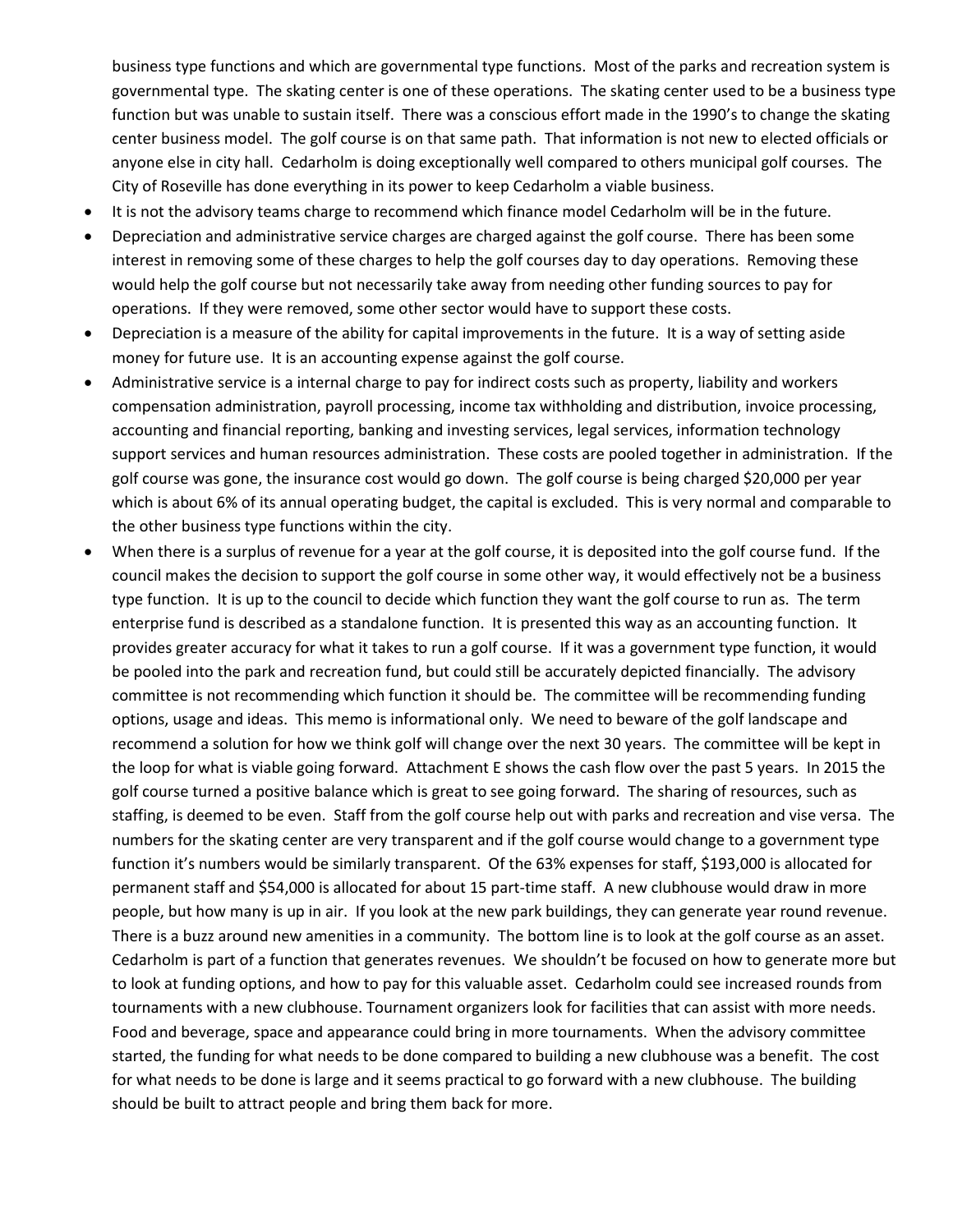### **Funding Options**

There have been four funding sources that have been identified as practical options for a clubhouse replacement.

### **Option A – Golf Course Fund**

• The golf course has its own fund. \$227,000 is available for capital improvements or equipment replacements.

#### **Option B - Park dedication fees and park renewal funds**

Around 2.6 million dollars is currently in these funds. \$1 million of this is earmarked for park acquisition in southwest Roseville.

- Park dedication fees
	- o Fees that we charge to new development on housing or commercial buildings. They are buying into a established park system. These have added impacts on the system so they pay their share. The amount dedicated varies year to year. Some years there is nothing and some years tens of thousands of dollars. The city mainly uses this fund for acquiring new park land. Taking money from this fund could hinder new park acquisition in the future.
- Park renewal funds
	- o The park renewal program has been going on for 4-5 years. There is money left over from the 19 million dollar bond. The program is not done yet and projects are ongoing. There is about \$400,000 left and some of this will be used for ongoing projects. There are outside restrictions on borrowing money. You are supposed to spend the borrowed money within about 3 years. 3 years is coming up, and internal talks have been ongoing on how to spend this money to the IRS approval. It has been talked about to use the earmarked money for southwest Roseville or spend it elsewhere to be IRS compliant. It is a pot of money that is available. The city is currently pursuing a plot of land in southwest Roseville. The cost is not a lot but the city is still trying to be compliant. Renewal money has timing on when it should be used. Southeast Roseville has a parcel being paid through a Grant. The pathway/trail construction project has money left from it as well but it is not included in these funds. The renewal program as a whole is on time and under budget which is satisfying considering the 77 projects going on with no additional staff. The purpose of Attachment D is to show what money is out there. There is an option to do this without going to tax payer.

### **Option C – Contributions/Partnerships**

• Private contributions or partners might have interest in financing the clubhouse.

#### **Option D – Revenue Bond**

• Issuing bonds, such as funding for the park renewal program. This has to be paid back, more than likely through property taxes.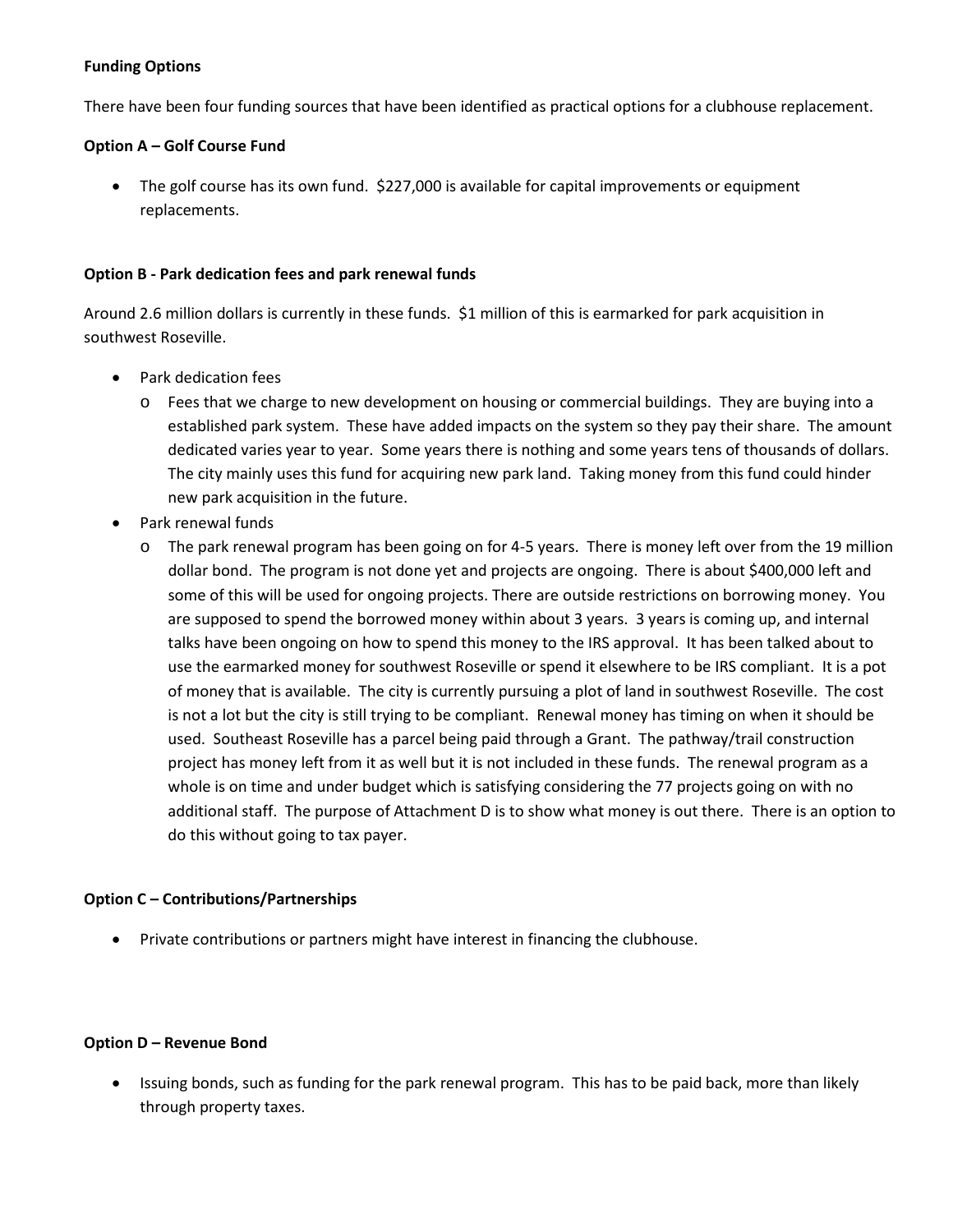The committee will have to make a recommendation to the city council. These funding options are available and would most likely make sense. All funds are invested but they are limited. The cities portfolio is earning between 2-3%.

The price tag for the new park buildings was 6.5 million for 6 park buildings. It was a package deal that includes the site work around the buildings. The park buildings were about \$400-500 per square ft.

The Parks and Recreation Commission have made recommendation to city council. The city council must approve these recommendations.

Some other funds are available. A lot of this money has been issued to another function but the council could choose move these funds to the golf course. Tax Increment Financing Funds could be used. TIF funds are tax dollars set aside for specific purposes. There could be money leftover and that money can be used for any lawful purpose. There are 15,000 to 16,000 taxable properties in Roseville.

Examples of a partnership could be the historical society or a corporation. The skating center had the Guidant foundation contribute 1 million dollars to help with costs for the Guidant John Rose Oval. \$500,000 went to repairs/improvements and \$500,000 went to an endowment fund. Cedarholm could also link with a for-profit organization such as golf store that could operate out of the building. The size of area must be considered when figuring out what's going into the clubhouse.

### **Summary of Commission Work to Date**

Finance Commission

• There is a Finance Commission Meeting on Tuesday June 14<sup>th</sup>. The commission is looking into what it will cost the city for the next 20 years to maintain what we have. If we want to maintain what we already have, the city might have to start paying more. At some point you have to start reinvesting. The same thing happens with sewers and roads. The finance commission looks at everything and creating a plan to take care of it for the long term is important. \$500,000 per year is going to be needed to pay for everything. Do we want to increase taxes or eliminate some maintenance and amenities?

Parks and Recreation Commission

• Nobody likes taxes getting increased but people will pay for value. If something in the community is valuable, it will be paid for. The committee needs to look the funding options available and whether to use them. The committee needs to report to the best of their ability what funding options need to be used.

#### **Questions & Answers/Discussion by Advisory Team**

- Crowd Funding or Kick Starter are other examples of participants raising money. There are options out there such as purchasing personalized bricks or benches. Funding options will not end at the city council.
- Planning Committee reports from the Harriet Alexander Nature Center and Guidant John Rose Oval were passed around to show examples of past reports. Recommendations are what the committee will be making and it will be taken from there. Committee objective is to bring a report and recommendation to the city council. This is just the beginning of the process. The next meeting was planned to share what the committee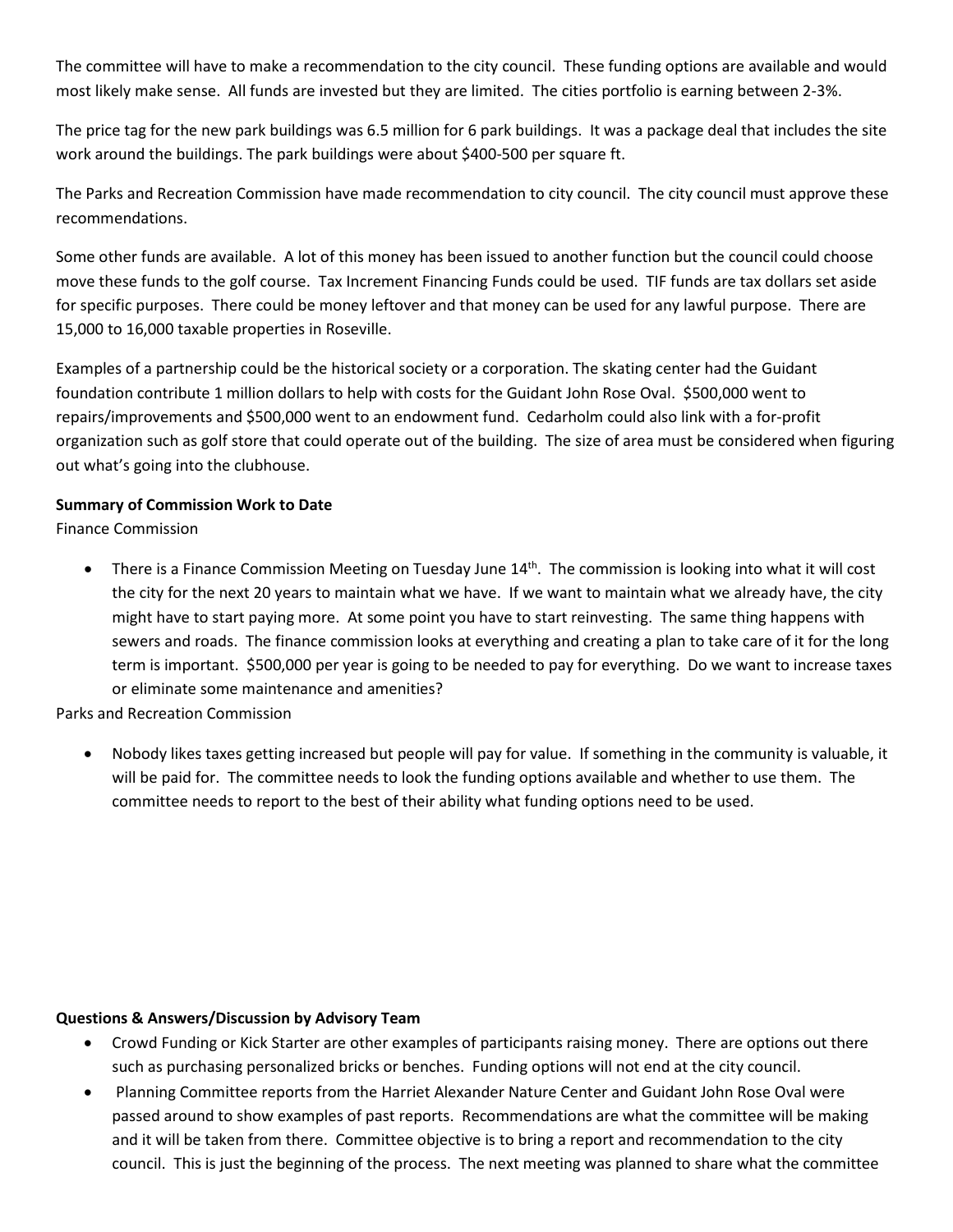has compiled and deliver a summary. An additional meeting might be needed to create this summary together as a committee. The committee can then present what has been discussed. A compilation of all materials will be made with an executive summary and then a recommendation will be made to the city council. The process seems as if it is wide open right now but it eventually will come together when architects receive the ideas. First the recommendation needs to be made to the city council. After the recommendation is made, then everything starts happening. Ideas are put to paper and continued involvement is welcomed. This is only one stage of many stages needed to complete this project. Everything will start coming together pretty quickly. All of the work that has been done will be put into the report and it is not until the city council approves the recommendation will the ideas be narrowed down. These recommendations will be defined for the city council. The city council can either accept these recommendations or make their own. During the presentation of the city council, committee members can support their ideas and thoughts. Part of the function of the committee is to do the discovery information. This function could cost thousands of dollars if it was contracted out.

• The Roseville Historical Society could be a great benefit to the golf course especially during slower times of the year. They offer programs that could benefit the facility year round.

#### **Meeting #6**

July 14th, 6:30pm-9pm at Harriet Alexander Nature Center

• Discuss need for additional Advisory Team Meeting prior to Public Presentation and Draft Report

#### **Late Breaking Info and Other Comments**

Emails to the committee were read:

- Please consider the following: the City of Roseville has to decide by the end of this year if it wants to buy the empty National Guard Armory in southeast Roseville at 211 North McCarrons Blvd. Originally known as McCarrons Lakes School built in 1936 by the PWA as part of a new deal. Lots of entities are interested in tearing down the building to put in affordable or multiple units housing which southeast Roseville already has plenty of. Suggestion; Roseville residents unite and fight to turn it into a small community center. Some of the services it could provide: housing for the Roseville historical society, a southeast Roseville police substation, community wide building, ESL class, foreign languages and other arts, elderly services, health and dental outreach, boy scouts and girls scouts, indoor and outdoor sports, science and math classes. Many of these groups don't have a home but could find one hear. It is believed to be in pretty good shape still.
- Nextdoor.com: Cedarholm has been a wonderful amenity for the city as are the parks. Just like our home there is a cost. Money is not the only consideration; it must be a significant situation. Hearing about the dire status of the clubhouse, why was not brought up during the park renewal process? It is difficult to read these comments and not feel for the long term residents that testified last fall that they were being taxed out of their homes. We would like to see a tax education seminar to see how much we are really paying in taxes. Don't we have some responsibility to them and those who use the clubhouse to be fiscally responsible when allocating public resources? I am not opposed to replacing the clubhouse but for the reasons above only if it can pay for itself. There are several comments about only if it pays for itself. People don't want to pay extra or think they have to pay extra if we get a new clubhouse. They want to take into consideration the opinions of the city at large not just a few with a particular interest. It has been made known that committee members didn't just join because they like to play golf; they care what happens to Roseville. How many regular golfers from Roseville use Cedarholm on a regular basis? This is one example of looking at needs versus wants. A municipal golf course seems to be a luxury, but is our parks system accessible to the elderly and handicapped. We are already going into a period of higher property taxes due to maintenance of the infrastructure so do we have to tighten our belts further so a few have a new clubhouse or is there a way through fee adjustments, donations, ect where the golf course can cover its own expenses. Parks have donors and local supporters who should help with